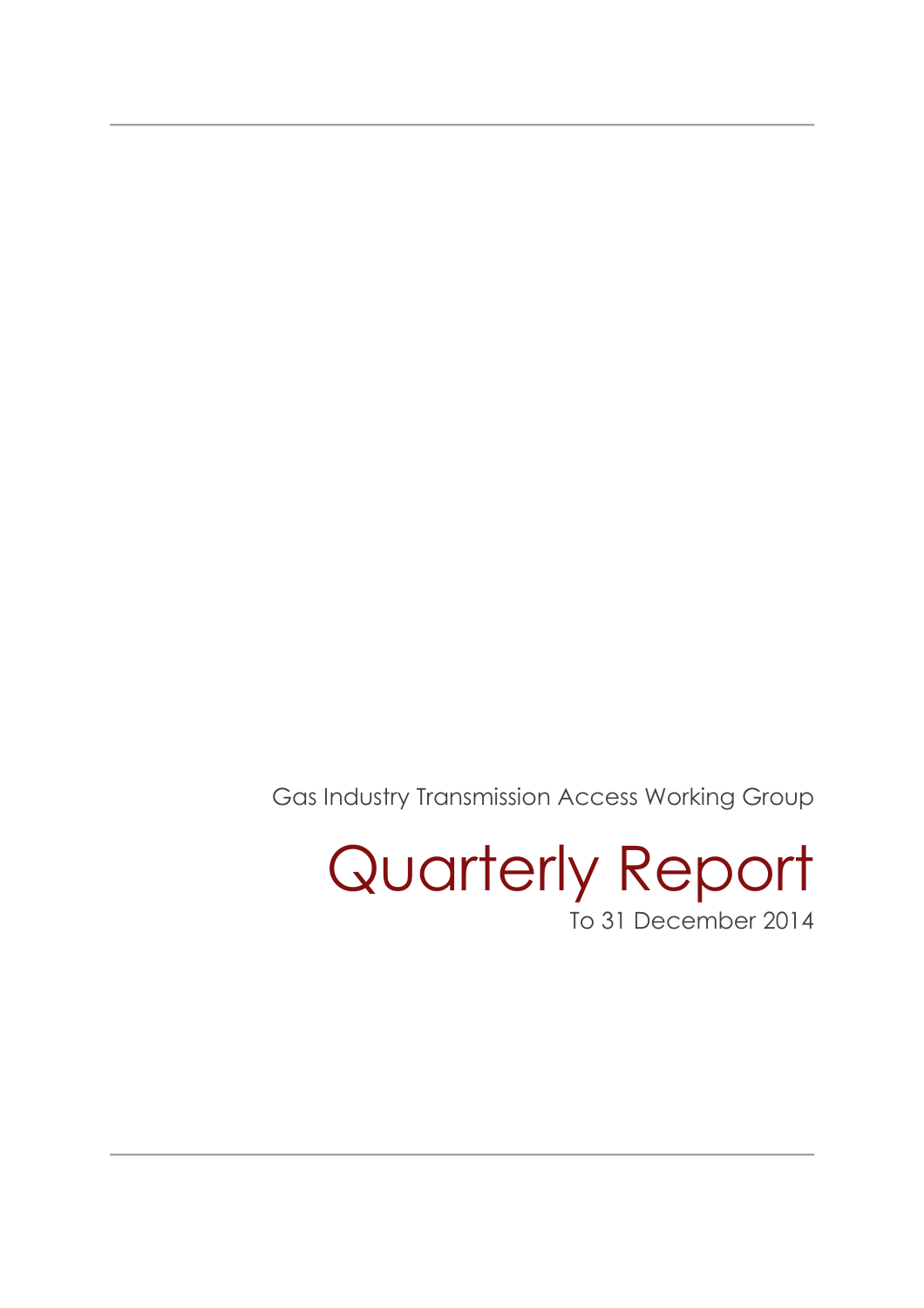# Contents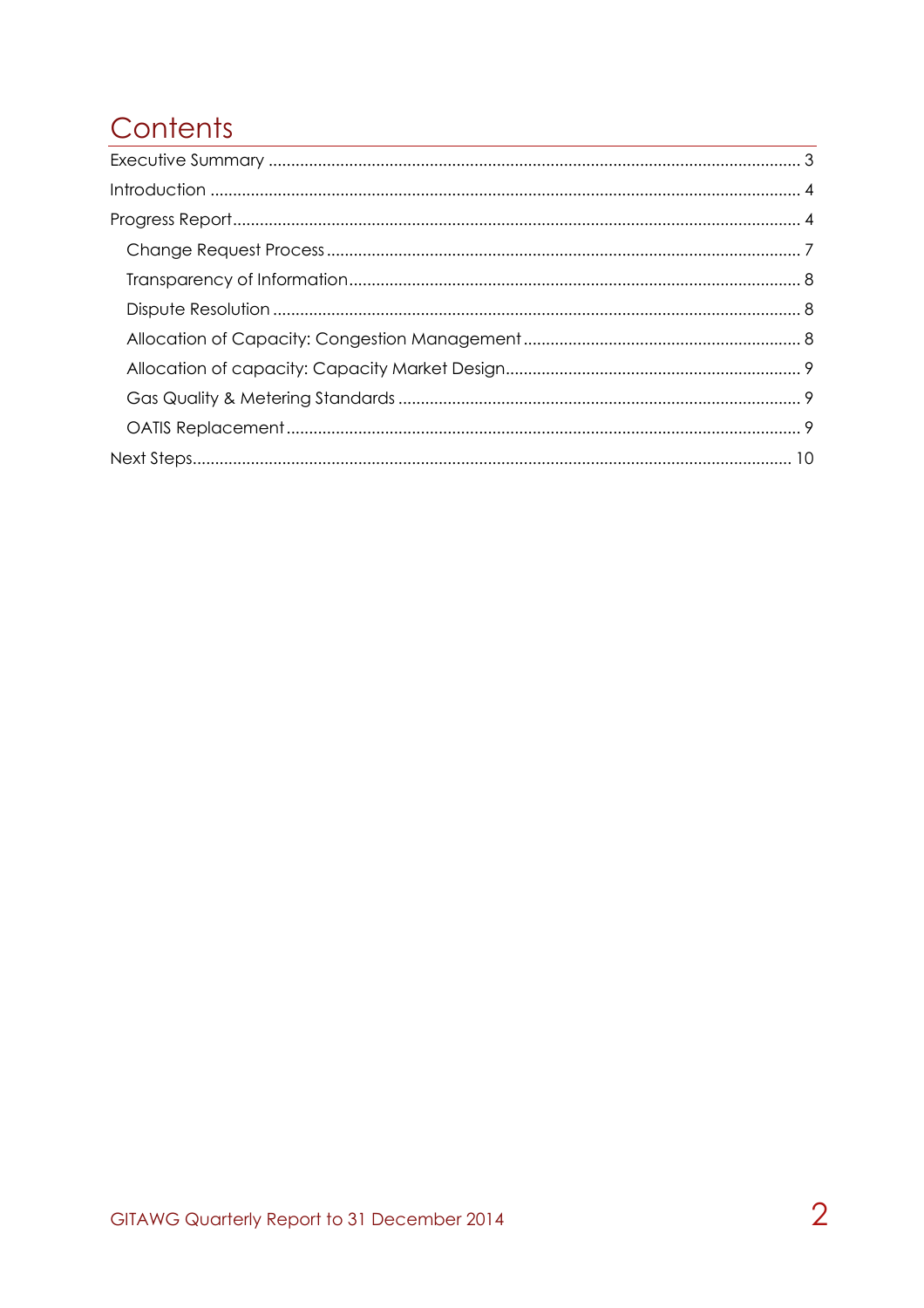## Executive Summary

The Gas Industry Transmission Access Working Group (the Group) is pleased to present its final quarterly report for 2014. We have made significant progress over the year and we look forward to seeing our efforts come to fruition in 2015.

At our penultimate meeting of 2014, the Group reflected on our first year of work. We observed that, over the year, we had made good progress tackling some difficult problems in creative ways, and built constructive relationships within and outside the Group. We are now focussed on translating that progress into the delivery of tangible results.

In particular, the Group is well placed to:

- Incorporate the proposed new change request process and improved transparency provisions into the VTC. We have delayed the implementation of both of these changes to give stakeholders a chance to review and comment on the proposed changes. These additional steps are in the spirit of the new change process we are seeking to introduce under the VTC, and have led to constructive changes to the Group's initial proposals.
- Engage with the GIC on other proposed changes to ensure changes align with the GIC's statutory objectives and vision for the industry.<sup>1</sup> This includes engaging with the GIC on its roadmap for the industry to ensure that the Working Group's process continues in co-ordination with wider industry changes.
- Finalise and implement congestion management arrangements in consultation with industry stakeholders.
- Present a proposed new capacity market design to gas industry stakeholders for consultation and feedback. Feedback will be facilitated through a submission process, and also through stakeholder workshops.

This report sets out the status of each of the items on the Group's work plan. Some items have not been progressed actively within the Group during the quarter, allowing the Group to focus its resources on two key change requests (transparency and the change request process) and finalising the proposed design of a congestion management regime.

This report is the Working Group's view, not the view of any of the companies represented in the Working Group.

 $\overline{a}$ 

<sup>1</sup> At present, the GIC is prevented from engagement on VTC changes except on appeal. See further page 7.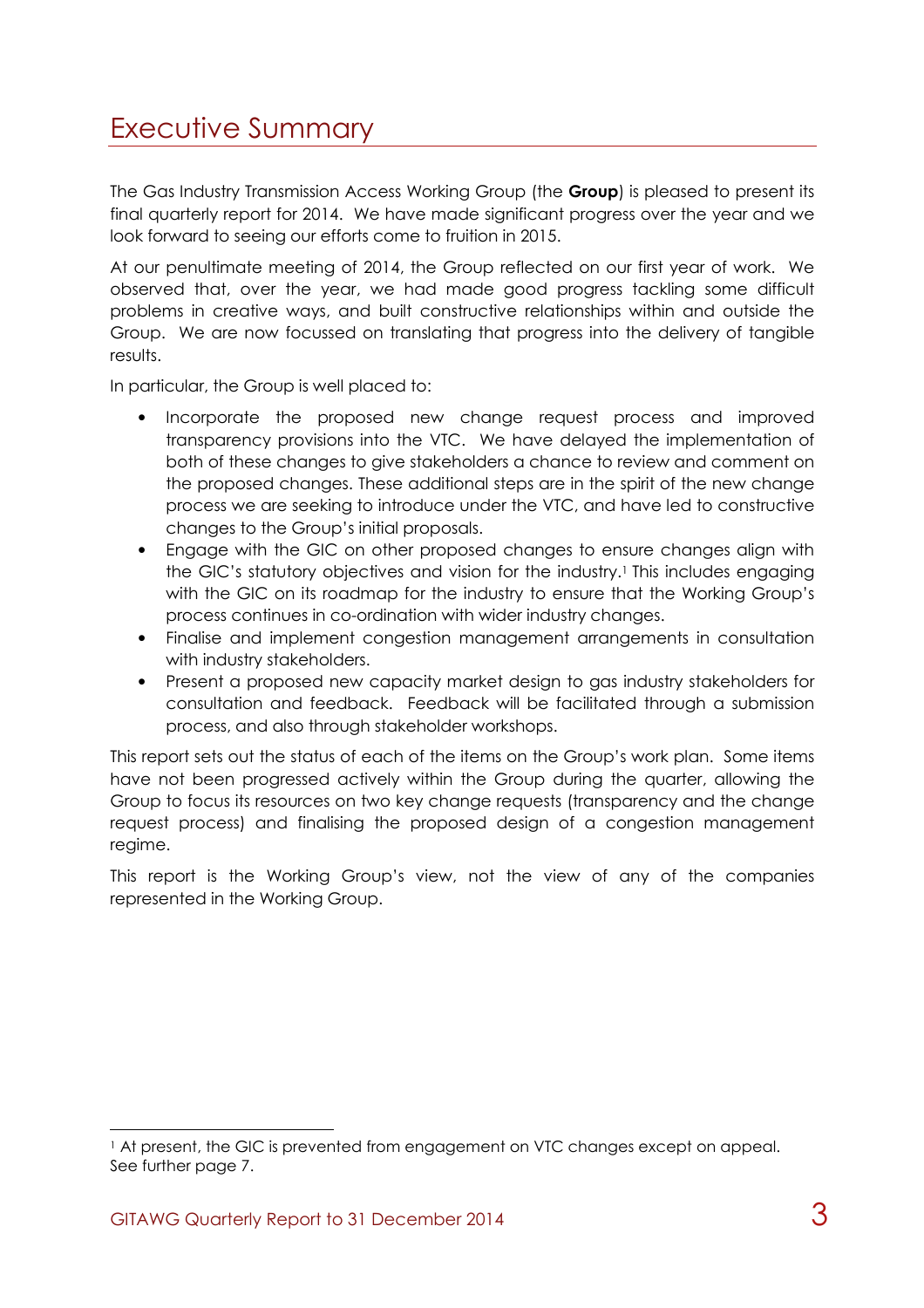## **Introduction**

This report follows on from the GITAWG's Quarterly Report to 30 September 2014. Additional information about the GITAWG and its work so far can be found at http://gasindustry.co.nz/work-programmes/gas-transmission-investmentprogramme/industry-led-process/#working-group.

The Group continues to have regard to the Guiding Principles and Evaluation Criteria set out in its earlier reports.

In the quarter to 31 December 2014, the Working Group has continued progress in accordance with its work plan, as set out in this report. A large part of its work this quarter comprised advancing the change request and transparency change requests, and formulating a new capacity market design for the Vector transmission system.

The Working Group recognises the need to co-ordinate its work with other industry initiatives. To this end, The Group continues to engage with the GIC and other industry stakeholders.

### Progress Report

The Working Group has met 4 times since its last Quarterly Report and is pleased to report progress on the work plan (with subsequent commentary on each item) to the end of December 2014.

The Group's work plan is set out below in Table 1. The grey sections represent the time dedicated to each work stream. Initially, the end of each work stream represented when the Working Group intended to have formulated a proposal on which to seek consultation. The Working Group has chosen to include the process from consultation through to change request within each work stream, reflecting the Working Group's ownership of this process. As discussed in previous quarterly reports, the plan is a 'living document', intended to be flexible to adapt as necessary to reflect any evolution in approach by the group as it works through the PEA's issues.

As work has progressed, the Group acknowledges that some time frames have slipped, and other work streams, such as transparency, have continued within the Group during the development of a formal change request. The Working Group has decided to reflect this in the work plan by showing a shaded grey addition to the original line where time has needed to be extended or where work beyond the original work plan has continued within the Group.

The most significant change in the work plan presented in this report is that Group has decided to prioritise the development of a congestion management regime ahead of reviewing the process to allocate transmission capacity on the Vector system (referred to in the Group's work plan as "initial capacity allocation"). The Group has sent a separate letter to the GIC explaining the reasons for this decision, but in summary:

• The Group is committing to implement the congestion management regime before the next Vector gas transmission capacity allocation round (starting in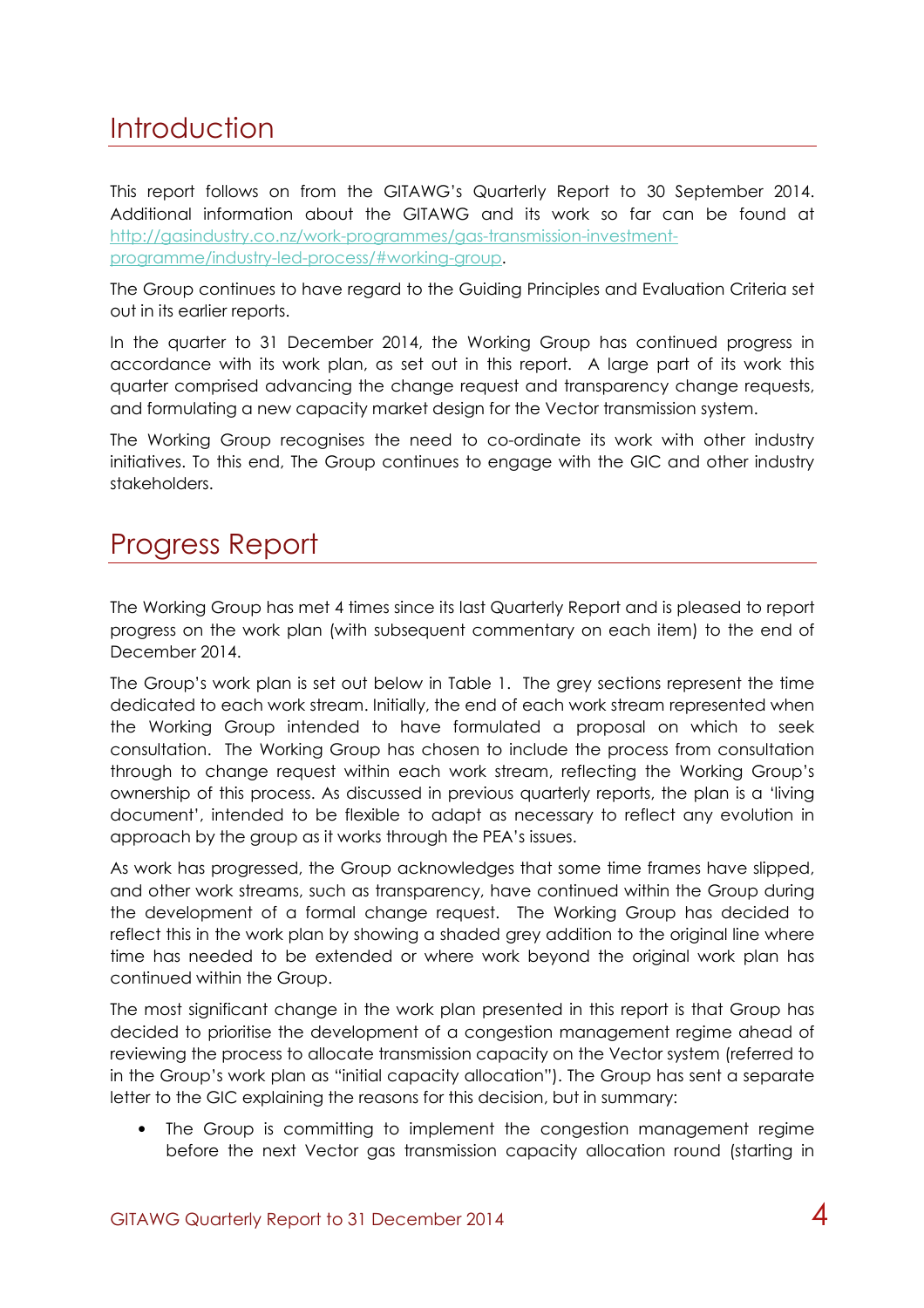August 2015). Achieving this milestone will require significant resource commitment and focus over the coming months.

• The Group's discussions to date on initial capacity allocation have led to a desire to consider a complete redesign of the way that transmission capacity is accessed and traded on the Vector system. The changes being discussed by the Group would fundamentally redesign the current regime, requiring more resource and focus than first envisaged.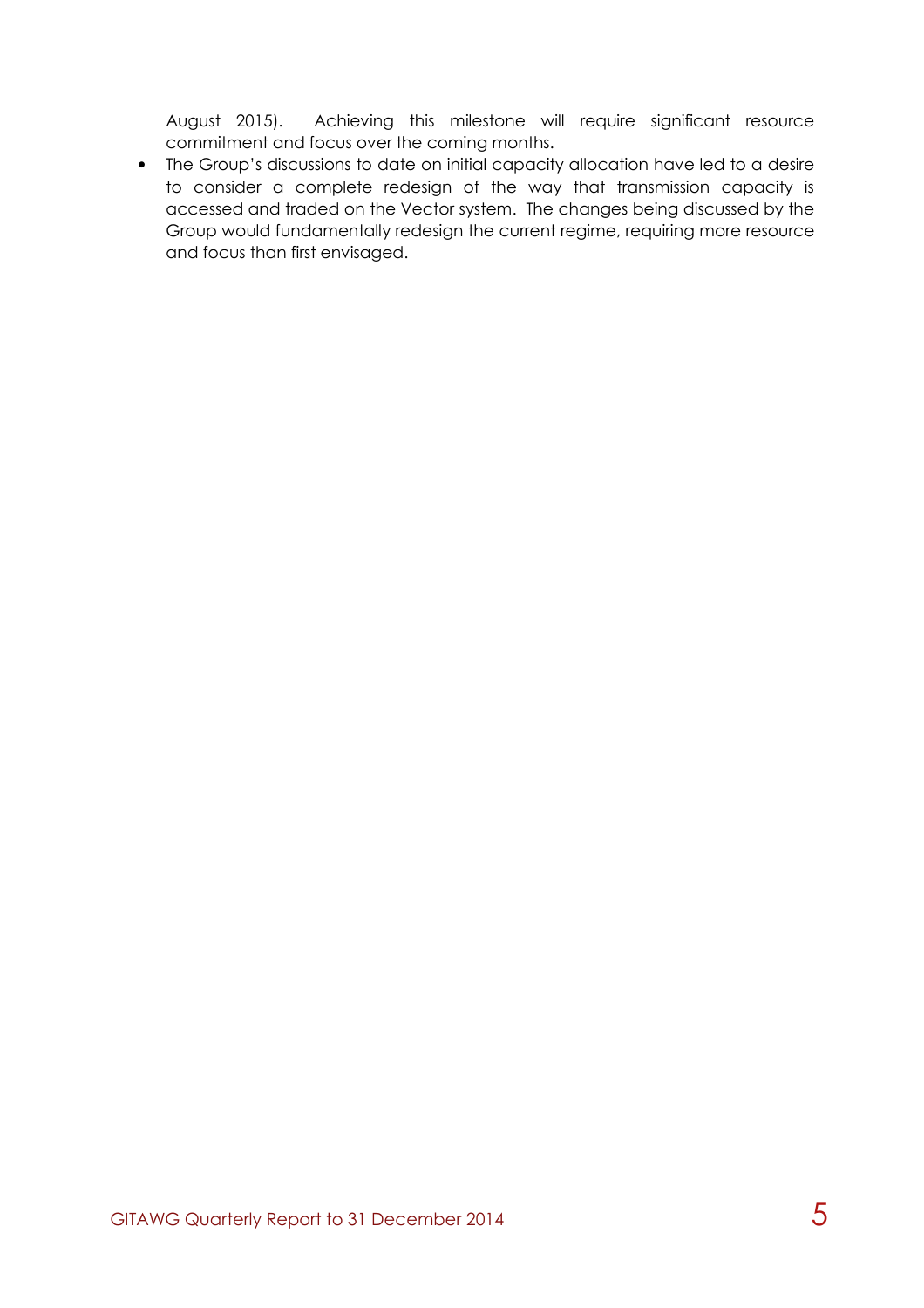#### Table 1: Work Plan

| Quarter                                                              | Q4 2013 | Q1 2014           | Q2 2014                       | Q3 2014                        | Q4 2014           | Q1 2015                   | Q2 2015           | Q3 2015            | Q4 2015           | Q1 2016                       |
|----------------------------------------------------------------------|---------|-------------------|-------------------------------|--------------------------------|-------------------|---------------------------|-------------------|--------------------|-------------------|-------------------------------|
| Issue                                                                | Dec     | Feb<br>Jan<br>Mar | Apr<br>May<br>Jun             | Jul<br>Sept<br>Aug             | Oct<br>Dec<br>Nov | Mar<br>Jan<br>Feb         | Jun<br>Apr<br>May | Jul<br>Sept<br>Aug | Oct<br>Dec<br>Nov | Mar<br>Jan<br>Feb             |
| Determination of Physical Capacity (complete)                        |         |                   |                               |                                |                   |                           |                   |                    |                   |                               |
| <b>Develop Communications Plan (complete)</b>                        |         |                   |                               |                                |                   |                           |                   |                    | Key               | Planned and<br>Completed Work |
| Transparency of Information (complete)                               |         |                   |                               |                                |                   |                           |                   |                    |                   | Extensions                    |
| <b>Change Request Process (VTC)</b>                                  |         |                   |                               |                                |                   |                           |                   |                    |                   | Quarterly Report              |
| Gas Quality                                                          |         |                   |                               |                                |                   |                           |                   |                    |                   |                               |
| <b>Metering Standards</b>                                            |         |                   |                               |                                |                   |                           |                   |                    |                   |                               |
| <b>Dispute Resolution</b>                                            |         |                   |                               |                                |                   |                           |                   |                    |                   |                               |
| <b>Allocation of Capacity: Congestion</b><br>Management              |         |                   |                               |                                |                   |                           |                   |                    |                   |                               |
| <b>Allocation of Capacity: Initial Capacity</b><br><b>Allocation</b> |         |                   | First Stakeholder<br>Workshop | Second<br>Stakeholder          |                   | Third Stakeholder         |                   |                    |                   |                               |
| Design / Development of IT Information Hub<br>(OATIS replacement)    |         |                   | (mid-April 2014)              | Workshops<br>(mid-August 2014) |                   | Workshops<br>(March 2015) |                   |                    |                   |                               |
| <b>External Communications / Events</b>                              |         |                   |                               |                                |                   |                           |                   |                    |                   |                               |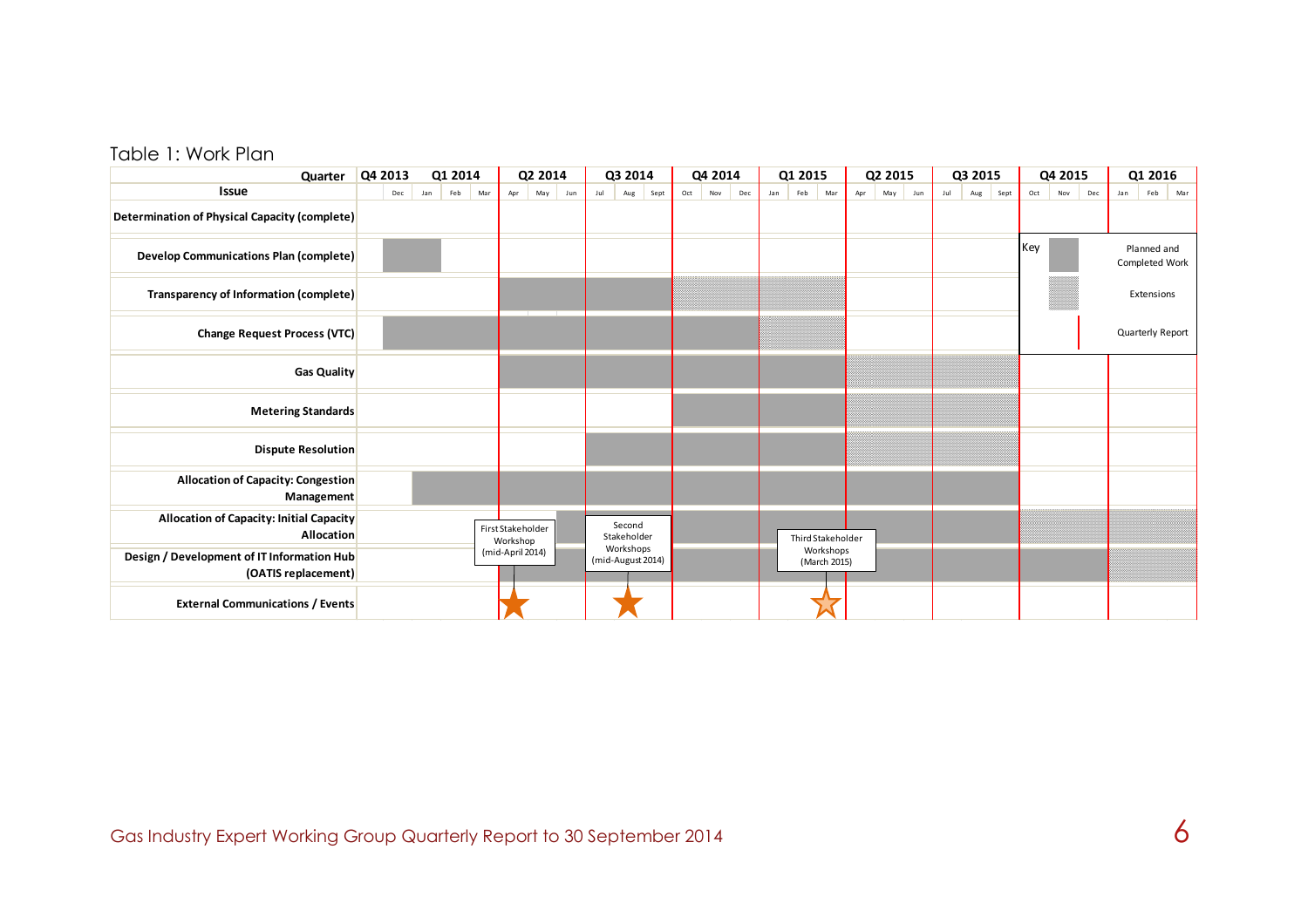### Change Request Process

The Working Group made significant progress on a new change request process in the last quarter. A draft change request was provided to the GIC for feedback, and has received support, subject to some comments that will be addressed in the final change request. After consultation with the MGUG, the Group has also agreed to provide the draft change request to the MGUG for comment before it is adopted. This approach is consistent with the principles of early engagement and openness reflected in the new change request process.

The new change request process is very different from the exisitng process. Currently, there is no requirement for a party submitting a change request to consult on that change with anyone, including other parties to the VTC. A change is incorporated into the VTC if it receives the support of Vector and 75% of Shippers. A party unhappy with the outcome can appeal to the GIC, which (because of its role as adjudicator in the appeals process) is restricted from participating in the VTC change request process at any stage other than appeals, and cannot suggest any alternatives to the change request being appealed.

The Group believes that industry changes, including changes to the VTC, are better made through consultation, collaboration and consensus. In particular, we think that the lack of formal consultation between parties to the VTC, and the inability of the GIC to provide input at an early stage of developing a change request, tends to lead to disagreement and dysfunction around VTC changes. We believe that GIC involvement during the substantive stage of developing and drafting a change request will promote changes that are more co-ordinated with its vision for the Gas industry, and fulfil the objectives of the Gas Act.

The proposed new process includes:

- A formal consultation, with early notification of proposed changes and the ability for all parties to the VTC, as well as any other interested party including the GIC, to comment on both the substance and drafting of the change.
- Proposed changes, and all submissions on them, will be publicly available on either OATIS or the GIC's website.
- Largely unchanged voting requirements for the adoption of a change request– 75% of Shippers' consent is required. Only parties to the VTC may vote.
- A requirement to participate in the process in good faith and a failure to participate resulting in loss of voting rights
- No appeals process. Disputes can be dealt with through the standard dispute resolution procedures.
- Prescribed timeframes designed to promote swift resolution of change requests. Where additional time is needed, there are allowances to extend the timeframes. Equally, where a change is seen as straight-forward and uncontentious, the parties to the VTC can agree to abbreviate the timeframes.

The Group is in the process of incorporating the GIC's feedback and finalising the drafting of this change request. Once that is done, it will provide the change request to the MGUG, and to any other interested stakeholders who request it, for comment. The Group believes that a process that introduces collaboration and consultation to the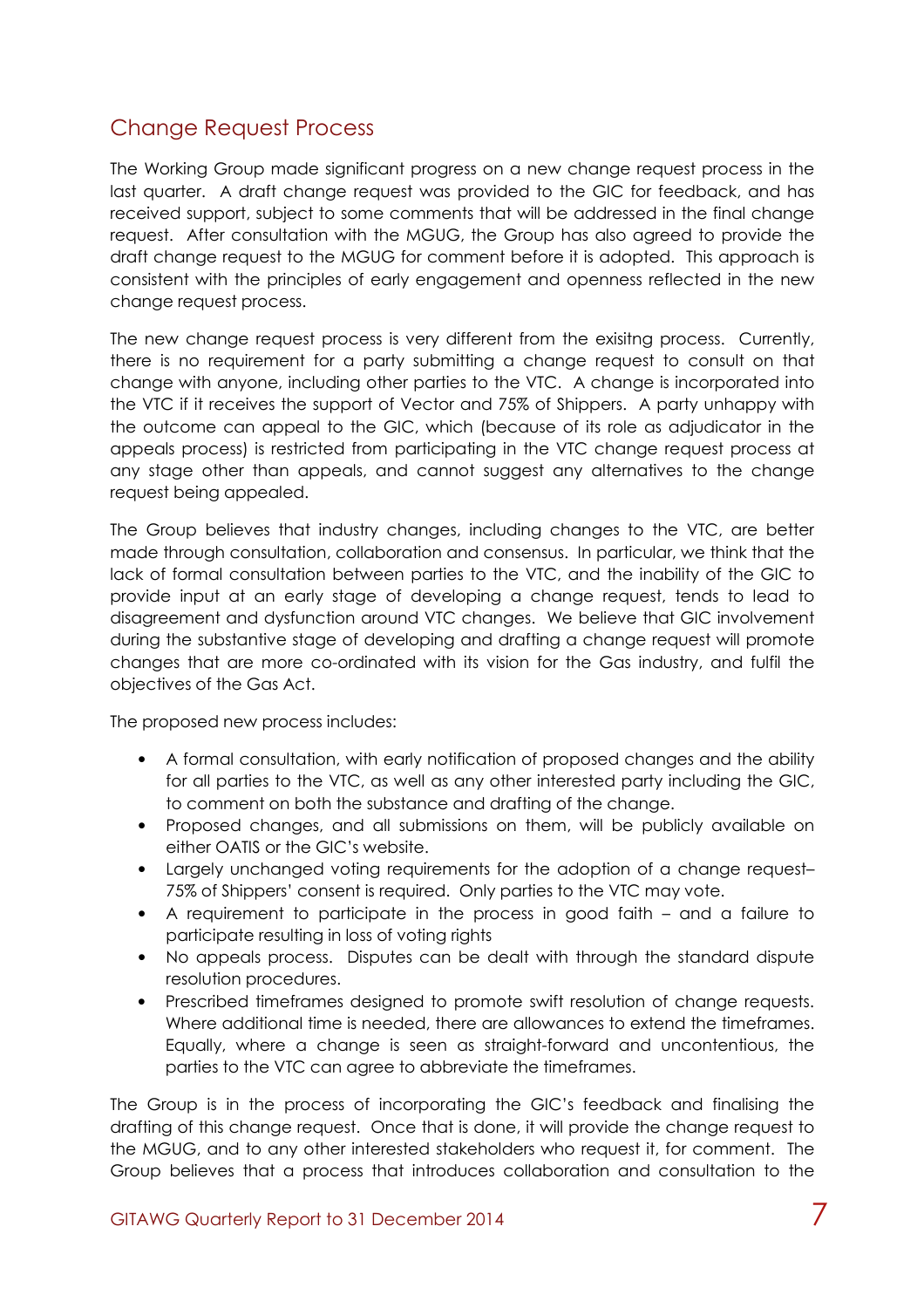change request process should itself be made in the spirit of collaboration and consultation, and looks forward to receiving feedback from the industry.

#### Transparency of Information

At the request of the MGUG and the GIC, the Working Group has delayed implementing its transparency change request to allow the MGUG and the GIC to review and comment on the proposed changes. Feedback so far has been positive, and the Group expects the amendment will be adopted by Vector and Shippers within the first quarter of 2015.

Areas of confidentiality that have been "parked" for review at later stages of the Group's work stream include gas quality, gas transfer agreements, and Shipper mismatch information. The Group decided these subjects were better dealt with in separate work streams because they concern wider implications than simply transparency.

Further detail on the proposed change is set out in the Group's quarterly report to 30 September 2014.

#### Dispute Resolution

To allow the Group to focus on capacity market design, congestion management, and the change request and transparency change requests, Vector and MDL are progressing discussions on dispute resolution outside the main Working Group discussions.

Some small changes to the VTC's dispute resolution process will be needed to accommodate the proposed new change request process, which replaces the appeals procedure with the standard disputes procedure.

### Allocation of Capacity: Congestion Management

The Working Group has made substantial progress in preparing a second consultation paper that presents the Working Group's detailed proposal for congestion management, including:

- Technical arrangements—The TSO will use its expert judgment to call on congestion management incrementally as needed, with the potential option of developing a pipeline simulator to help inform the TSO's decisions. The Working Group is currently investigating the feasibility and cost of developing this pipeline simulator.
- Commercial arrangements—Congestion management contracts will be negotiated for pipeline demands that can be managed at an efficient cost. Payments will include an availability fee and a delivery fee, although the availability fee may initially be set at zero if there is little immediate value from having congestion management contracts in place (i.e. no contractual congestion and no pending pipeline investments to defer). Costs will then be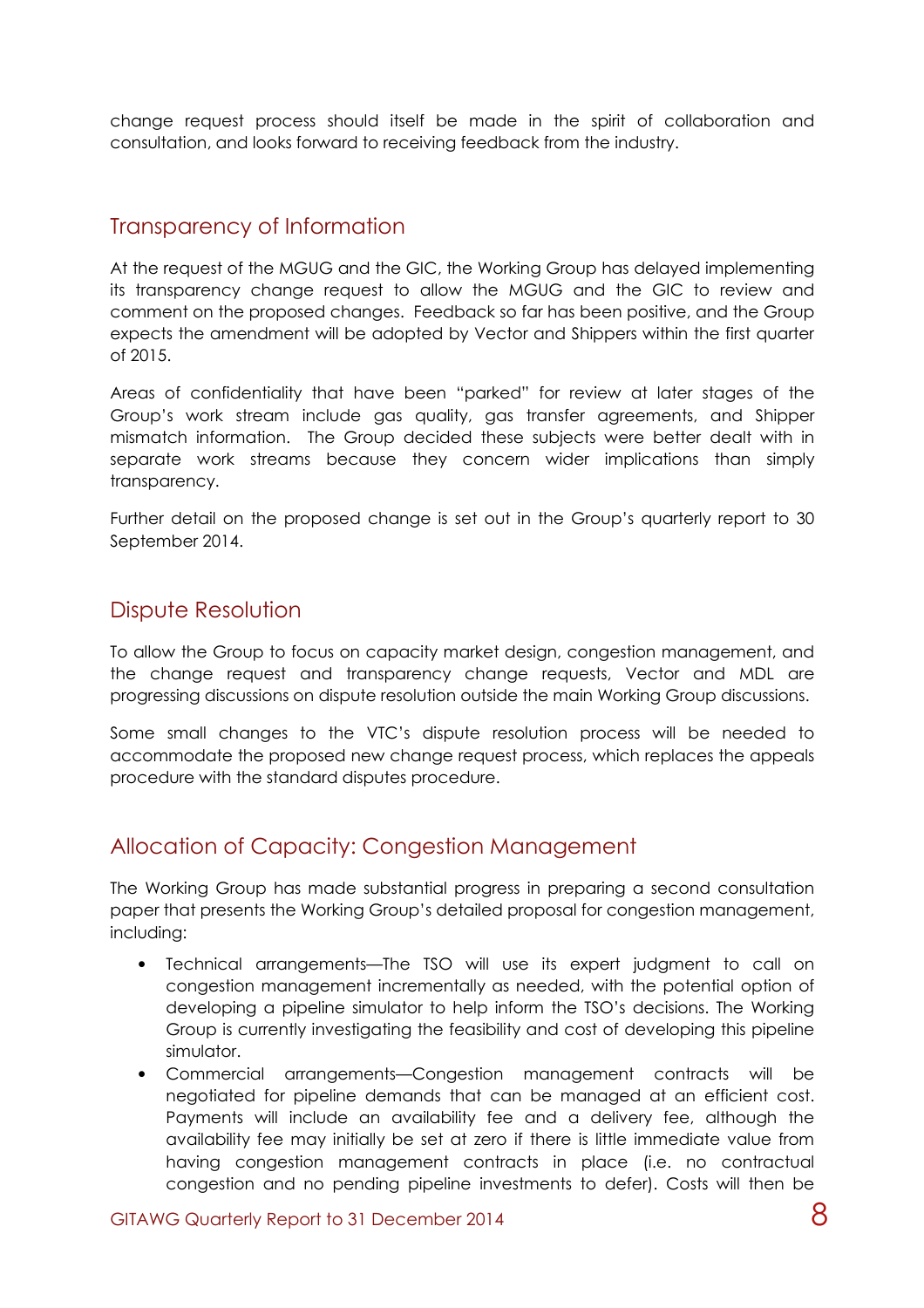recovered from all end-users who use gas on a congested pipeline during a congestion event.

• Administrative arrangements— Payments will be administered via a pool similar to the balancing and peaking pool.

The Working Group aims to release the second consultation paper in mid-February and hold workshops on the consultation paper in March.

#### Allocation of capacity: Capacity Market Design

The Working Group has started to develop an initial consultation paper on a new capacity market design for the Vector Transmission system. This paper reflects the Group's discussions to date on a desire to consider a complete redesign of the way that transmission capacity is accessed and traded on the Vector system. Given the resources needed to properly consider any redesign of capacity market arrangements, the Group has decided to postpone further work in this area until after the detailed design of congestion management arrangements has been resolved (expected 1 May 2015).

#### Gas Quality & Metering Standards

The Working Group hopes to be able to circulate a gas quality strawman in Quarter 2 of 2015, and at the same time expects a metering standards strawman to be ready for circulation, prepared by MDL's metering engineers.

#### OATIS Replacement

Vector is continuing the preparation of its needs analysis for the OATIS Replacement and expects to provide this to the Working Group for review shortly.